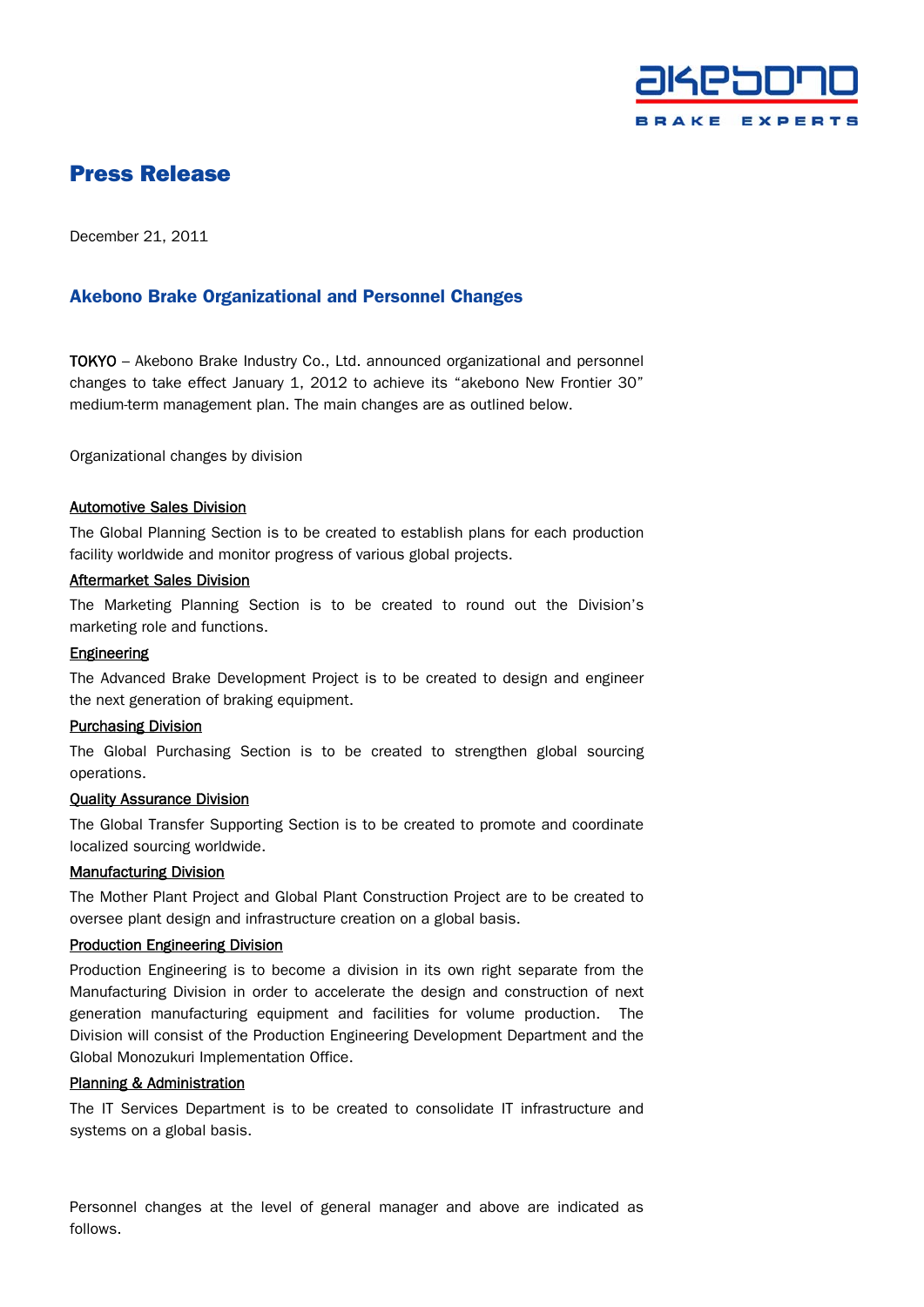| <b>Name</b>       | <b>New responsibilities</b>                                                                                                                 | <b>Former responsibilities</b>                                                | <b>Continuing responsibilities</b>                                                                                                                                                                                                                  |
|-------------------|---------------------------------------------------------------------------------------------------------------------------------------------|-------------------------------------------------------------------------------|-----------------------------------------------------------------------------------------------------------------------------------------------------------------------------------------------------------------------------------------------------|
| Yoshimasa Ogino   | Chairman, Akebono Europe S.A.S.                                                                                                             |                                                                               | Executive Vice President & Member of the Board<br>Assistant to the President & CEO<br>Officer-in-charge, Planning & Administration<br>In-charge, North American Operations<br>In-charge, European Operations<br>Chairman, Akebono Brake Corporation |
| Satoshi Utsugi    | Head of the Production Engineering Division                                                                                                 |                                                                               | Member of the Board<br>Senior Managing Executive Officer<br>Officer-in-charge, Manufacturing<br>Head of the Manufacturing Division                                                                                                                  |
| Ryohei Ito        | <b>Executive Officer</b><br>Assisting, Planning & Administration                                                                            | <b>Executive Officer Status</b><br>EVP, Purchasing, Akebono Brake Corporation |                                                                                                                                                                                                                                                     |
| Akira Hosoya      | Assistant Head of the Manufacturing Division                                                                                                | Assisting the Head of the Manufacturing Division                              | <b>Executive Officer</b>                                                                                                                                                                                                                            |
| Seiji Onoda       | <b>Executive Officer</b><br>Assistant Head of the Manufacturing Division<br>Representative Director & Member of the Board, APS Co.,<br>Ltd. | <b>Executive Officer Status</b>                                               | CEO & COO, Akebono Corporation (Suzhou)<br>CEO, Akebono Corporation (Guangzhou)                                                                                                                                                                     |
| Toshiyuki Negishi | COO (R&D), Akebono Europe S.A.S.                                                                                                            | CTO (EVP), R&D, Akebono Europe S.A.S.                                         | <b>Executive Officer Status</b><br>European R&D<br><b>VCET Project</b><br>Managing Director, Akebono Advanced Engineering (UK)<br>Ltd.                                                                                                              |
| Peter Schmitz     | Assistant-in-charge, European Operations                                                                                                    | CEO, Akebono Brake Europe N.V.<br>COO, Akebono Europe S.A.S.                  | <b>Executive Officer Status</b>                                                                                                                                                                                                                     |
| Shinji Aoyagi     | General Manager, Automotive Sales Department No. 4,<br><b>Automotive Sales Divisiion</b>                                                    |                                                                               | <b>Executive Officer</b><br>Assistant Head of the Automotive Sales Division<br>Member of the Board, Akebono Brake Sanyo<br>Manufacturing Co., Ltd.                                                                                                  |
| Masahiro Miyamoto | <b>Executive Officer</b>                                                                                                                    | <b>Senior Expert</b>                                                          | Head of the Aftermarket Sales Division                                                                                                                                                                                                              |
| Keiji Yamanaka    | <b>Executive Officer</b>                                                                                                                    | Advisor                                                                       | Assisting Officer-in-charge, Sales<br>Project Leader, Emerging Markets Business Development<br>Project                                                                                                                                              |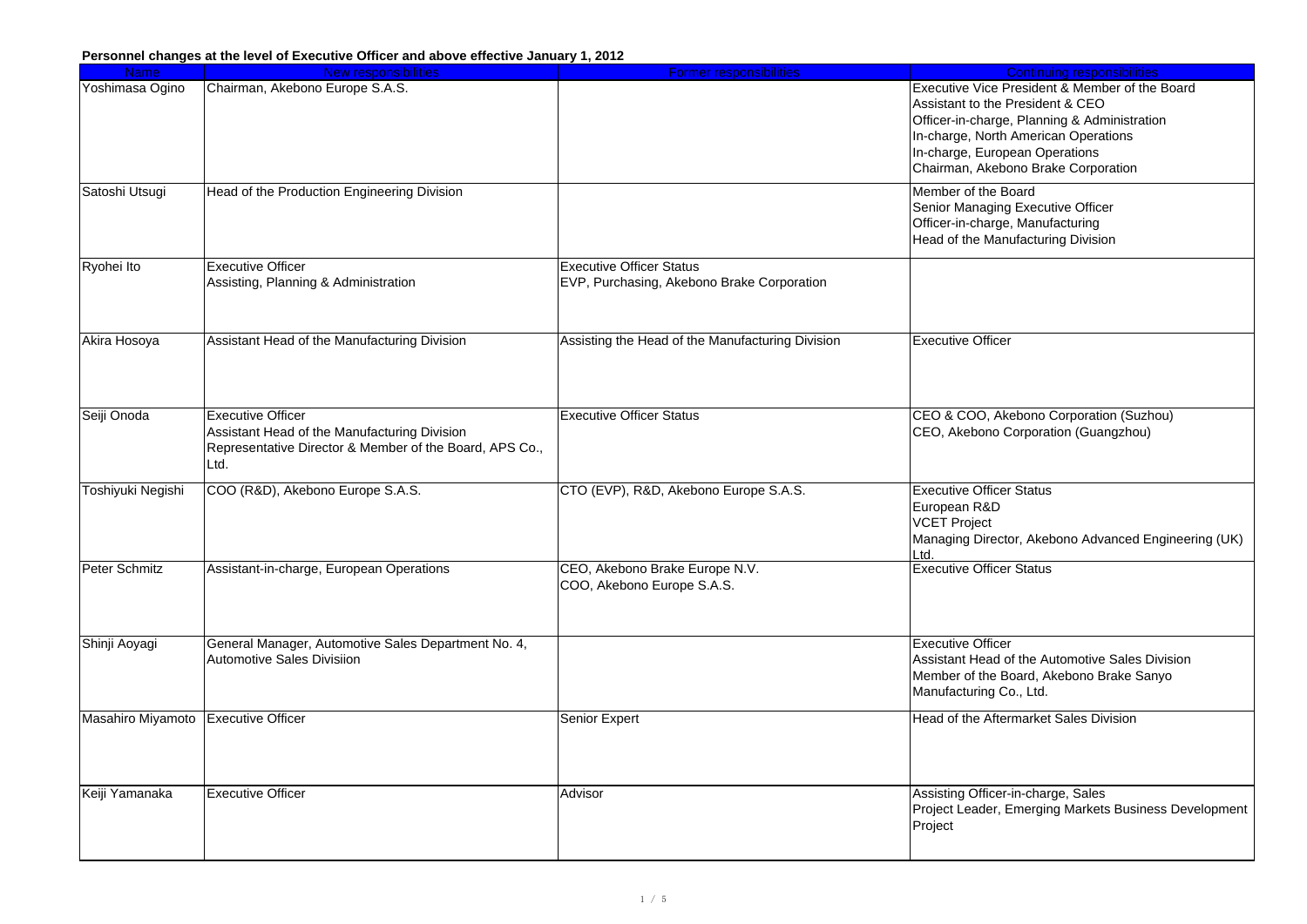| <b>Name</b>      | New responsibilities                                                                                                                           | <b>Former responsibilities</b>                                                                                            | <b>Continuing responsibilities</b>                                                                                                      |
|------------------|------------------------------------------------------------------------------------------------------------------------------------------------|---------------------------------------------------------------------------------------------------------------------------|-----------------------------------------------------------------------------------------------------------------------------------------|
| Katsuji Hidaka   | <b>Executive Officer</b><br>Assistant Head of the Production Engineering Division                                                              | Advisor<br>Assistant Head of the Manufacturing Division                                                                   | Project Leader, Sourcing Policy Project, Manufacturing<br><b>Division</b>                                                               |
| Yoichi Shinagawa | <b>Executive Officer</b><br>Head of the Quality Assurance Division                                                                             |                                                                                                                           | General Manager, Quality Assurance Department, Quality<br>Assurance Division                                                            |
| Hideki Takamiya  | <b>Executive Officer Status</b><br>COO, Akebono Europe S.A.S.                                                                                  | VP, Akebono Europe S.A.S.                                                                                                 | Sales Director, Akebono Advanced Engineering (UK) Ltd.                                                                                  |
| Hideo Machi      | <b>Executive Officer</b><br>In-charge, IT                                                                                                      | Head of the IT Administration Department                                                                                  | General Manager, IT Services Department<br>Project Leader, Global C&S Strategy (Administrative)<br>Project                              |
| Seiya Odaka      | Senior Expert<br>Assistant Head of the R&D Division                                                                                            | <b>Executive Officer Status</b><br>EVP, Quality Assurance & Assistant to the Chairman (R&D),<br>Akebono Brake Corporation |                                                                                                                                         |
| Masashi Kaneko   | In-charge, Tatebayashi Foundry                                                                                                                 |                                                                                                                           | <b>Senior Expert</b><br>President & Representative Director, Akebono Brake<br>Iwatsuki Manufacturing Co., Ltd.<br>In-charge, Project Ai |
| Takashi Kunimi   | Project Leader, Advanced Brake Development Project<br>In-charge, New Business Frontiers Pioneering Development Technical Advisor<br>Department | Engineering Project, R&D Division                                                                                         | Senior Expert                                                                                                                           |
| Shunji Yokoo     | Chairman, APS Co., Ltd.                                                                                                                        | Representative Director, APS Co., Ltd.                                                                                    | Executive Technical Advisor & Assistant to the President &<br><b>CEO</b>                                                                |
| Kiyoshi Dejima   | Advisor                                                                                                                                        | <b>Managing Executive Officer</b><br>Assisting Officer-in-charge, Engineering<br>Head of the Quality Assurance Division   |                                                                                                                                         |
| Kazuya Horiguchi | <b>Technical Advisor, R&amp;D Division</b>                                                                                                     | Senior Expert<br>In-charge, Purchasing Division                                                                           |                                                                                                                                         |

Note: Where more than one executive share the same assignment or responsibility, the lower ranking executive assumes an assisting role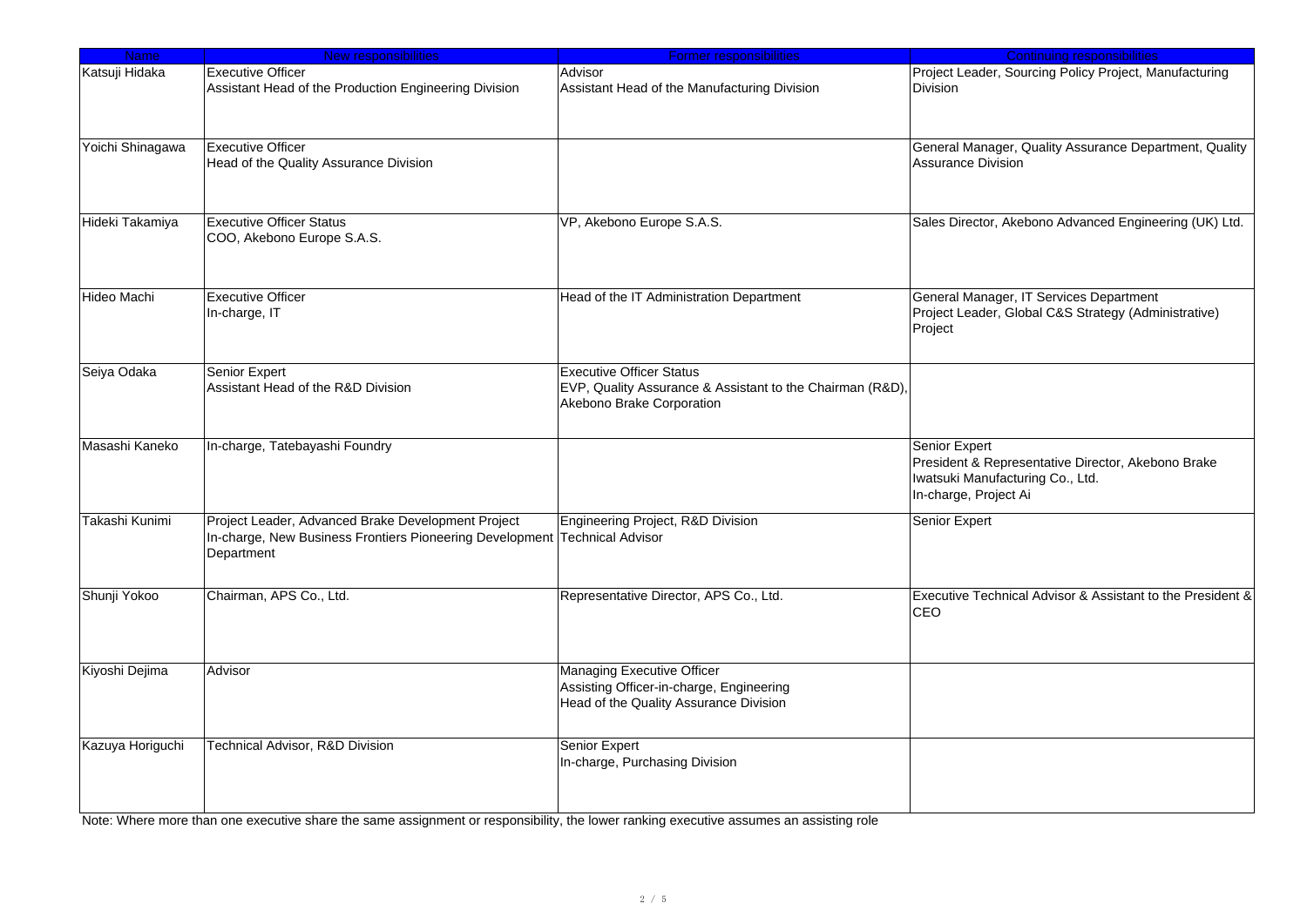| <b>Name</b>       | New responsibilities                                    | <b>Former responsibilities</b>                             | <b>Continuing responsibilities</b>                      |
|-------------------|---------------------------------------------------------|------------------------------------------------------------|---------------------------------------------------------|
| Kiyoshi Anzai     | General Manager, Automotive Sales Department No. 2,     | <b>Expert, Aftermarket Sales Division</b>                  |                                                         |
|                   | <b>Automotive Sales Division</b>                        |                                                            |                                                         |
|                   |                                                         |                                                            |                                                         |
|                   |                                                         |                                                            |                                                         |
| Seiji Nishimura   | Assistant Head of the R&D Division                      |                                                            | General Manager, Product Planning Department, R&D       |
|                   |                                                         |                                                            | Division                                                |
|                   |                                                         |                                                            |                                                         |
|                   |                                                         |                                                            |                                                         |
| Minoru Takamiya   | Principal Engineer, R&D Division                        | Project Leader, Customer Program Management, R&D           |                                                         |
|                   |                                                         | Division                                                   |                                                         |
|                   |                                                         |                                                            |                                                         |
| Katsuji Seki      | Principal Engineer, R&D Division                        | Project Leader, Friction Material Development Project, R&D |                                                         |
|                   |                                                         | Division                                                   |                                                         |
|                   |                                                         |                                                            |                                                         |
|                   |                                                         |                                                            |                                                         |
| Hiroshi Tokumura  | General Manager, Application Engineering Department No. | Project Leader, Customer Program Management, R&D           |                                                         |
|                   | 1, R&D Division                                         | Division                                                   |                                                         |
|                   |                                                         |                                                            |                                                         |
|                   |                                                         |                                                            |                                                         |
| Takeshi Kashimura | General Manager, Application Engineering Department No. | Project Leader, Customer Program Management, R&D           |                                                         |
|                   | 2, R&D Division                                         | <b>Division</b>                                            |                                                         |
|                   |                                                         |                                                            |                                                         |
|                   |                                                         |                                                            |                                                         |
| Takashi Matsumoto | General Manager, Testing & Analysis Department, R&D     | General Manager, Application Engineering Department,       |                                                         |
|                   | Division                                                | <b>R&amp;D Division</b>                                    |                                                         |
|                   |                                                         |                                                            |                                                         |
| Akihiko Sekiguchi | Assistant to the Project Leader, Advanced Brake         | Project Leader, Foundation Brake Development Project,      |                                                         |
|                   | Development Project                                     | <b>R&amp;D Division</b>                                    |                                                         |
|                   |                                                         |                                                            |                                                         |
|                   |                                                         |                                                            |                                                         |
| Yoshiro Hayakawa  | General Manager, Purchasing Planning Department,        | Deputy General Manager, Purchasing Planning Department,    |                                                         |
|                   | <b>Purchasing Division</b>                              | <b>Purchasing Division</b>                                 |                                                         |
|                   |                                                         |                                                            |                                                         |
|                   |                                                         |                                                            |                                                         |
| Kazunari          | Project Leader, Aluminum Casting Project                | Specialist, Aluminum Casting Project                       |                                                         |
| Wakabayashi       |                                                         |                                                            |                                                         |
|                   |                                                         |                                                            |                                                         |
|                   |                                                         |                                                            |                                                         |
| Takashi Goto      | General Manager, Production Engineering Development     | General Manager, Production Engineering Development        | Member of the Board, Akebono Brake Industrial Machinery |
|                   | Department, Production Engineering Division             | Department, Manufacturing Division                         | & Rolling Stock Component Sales Co., Ltd.               |
|                   |                                                         |                                                            |                                                         |
| Kimihide Nozaki   | General Manager, Global Monozukuri Implementation       | Acting General Manager, Global Monozukuri                  |                                                         |
|                   | Office, Production Engineering Division                 | Implementation Office, Manufacturing Division              |                                                         |
|                   |                                                         |                                                            |                                                         |
|                   |                                                         |                                                            |                                                         |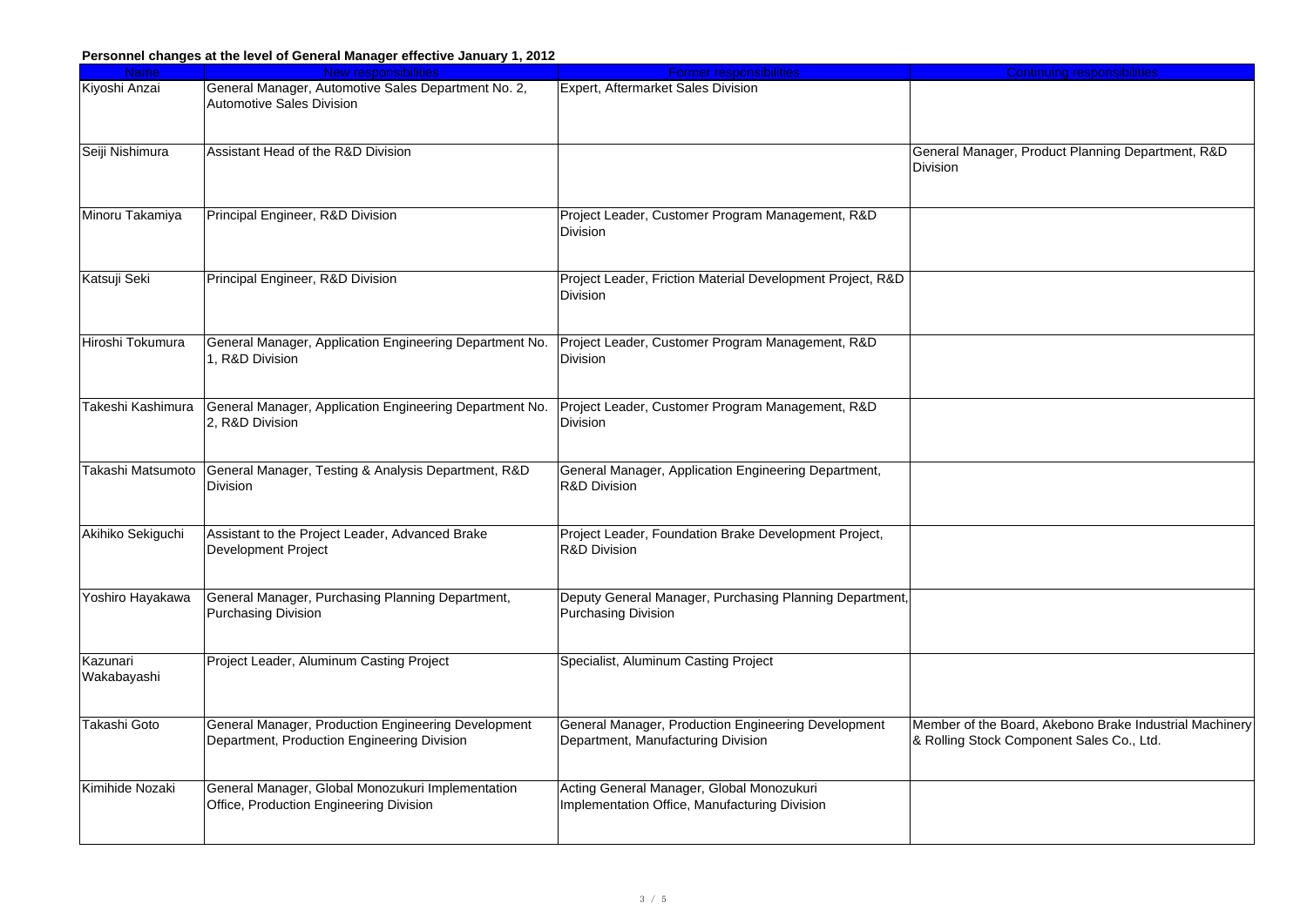| <b>Name</b>           | <b>New responsibilities</b>                                                                                                                         | <b>Former responsibilities</b>                                                                                    | <b>Continuing responsibilities</b>                                                            |
|-----------------------|-----------------------------------------------------------------------------------------------------------------------------------------------------|-------------------------------------------------------------------------------------------------------------------|-----------------------------------------------------------------------------------------------|
| Shinji litsuka        | Expert, Global Monozukuri Implementation Office,<br>Production Engineering Division                                                                 | <b>Toyota Motor Corporation</b>                                                                                   |                                                                                               |
| Keiichi Oka           | General Manager, Corporate Planning Department                                                                                                      | General Manager, Purchasing Planning Department,<br>Purchasing Division                                           | Leader, IBEX                                                                                  |
| Satomi Okubo          | General Manager, New Business Frontiers Pioneering<br><b>Development Department</b>                                                                 | Manager, Section No. 1, New Business Frontiers Pioneering<br><b>Development Department</b>                        |                                                                                               |
| <b>Tetsuro Hosono</b> | General Manager, Finance Department, Finance &<br><b>Accounting Division</b>                                                                        | Manager, Management Accounting Section, Corporate<br>Management Department                                        | Auditor, Akebono Brake Industrial Machinery & Rolling<br>Stock Component Sales Co., Ltd.      |
| Kazuho Fujimoto       | Project Member, Emerging Markets Business Development<br>Project                                                                                    | General Manager, Production Control Department, Akebono<br>Brake Sanyo Manufacturing Co., Ltd.                    |                                                                                               |
| Koichi Honta          | General Manager, Manufacturing Department No. 2,<br>Akebono Brake Iwatsuki Manufacturing Co., Ltd.                                                  |                                                                                                                   | General Manager, Administration Department, Akebono<br>Brake Iwatsuki Manufacturing Co., Ltd. |
| Naoto Ogawa           | General Manager, Administration Department, Akebono<br>Brake Sanyo Manufacturing Co., Ltd.                                                          |                                                                                                                   | Member of the Board, Akebono Brake Sanyo<br>Manufacturing Co., Ltd.                           |
| Taiji Mio             | General Manager, Production Control Department, Akebono General Manager, Quality Control Department, Akebono<br>Brake Sanyo Manufacturing Co., Ltd. | Brake Sanyo Manufacturing Co., Ltd.                                                                               |                                                                                               |
| Hiroshi Hojo          | General Manager, Manufacturing Department, Akebono<br>Brake Sanyo Manufacturing Co., Ltd.                                                           | General Manager, Manufacturing Department No. 1,<br>Akebono Brake Sanyo Manufacturing Co., Ltd.                   |                                                                                               |
| Akira Takahashi       | General Manager, Production Engineering Department,<br>Akebono Brake Sanyo Manufacturing Co., Ltd.                                                  | Expert, Production Engineering Department, Akebono Brake<br>Sanyo Manufacturing Co., Ltd.                         |                                                                                               |
| Hirohide Abe          | Deputy General Manager, Production Engineering<br>Department, Akebono Brake Sanyo Manufacturing Co., Ltd.                                           | Expert, Manufacturing Department No. 1, Akebono Brake<br>Sanyo Manufacturing Co., Ltd.                            |                                                                                               |
| Satoo Miyazaki        | General Manager, Rolling Stock Component Sales<br>Department, Akebono Brake Industrial Machinery & Rolling<br>Stock Component Sales Co., Ltd.       | Manager, Industrial Machinery & Railroad Engineering<br>Section, Application Engineering Department, R&D Division |                                                                                               |